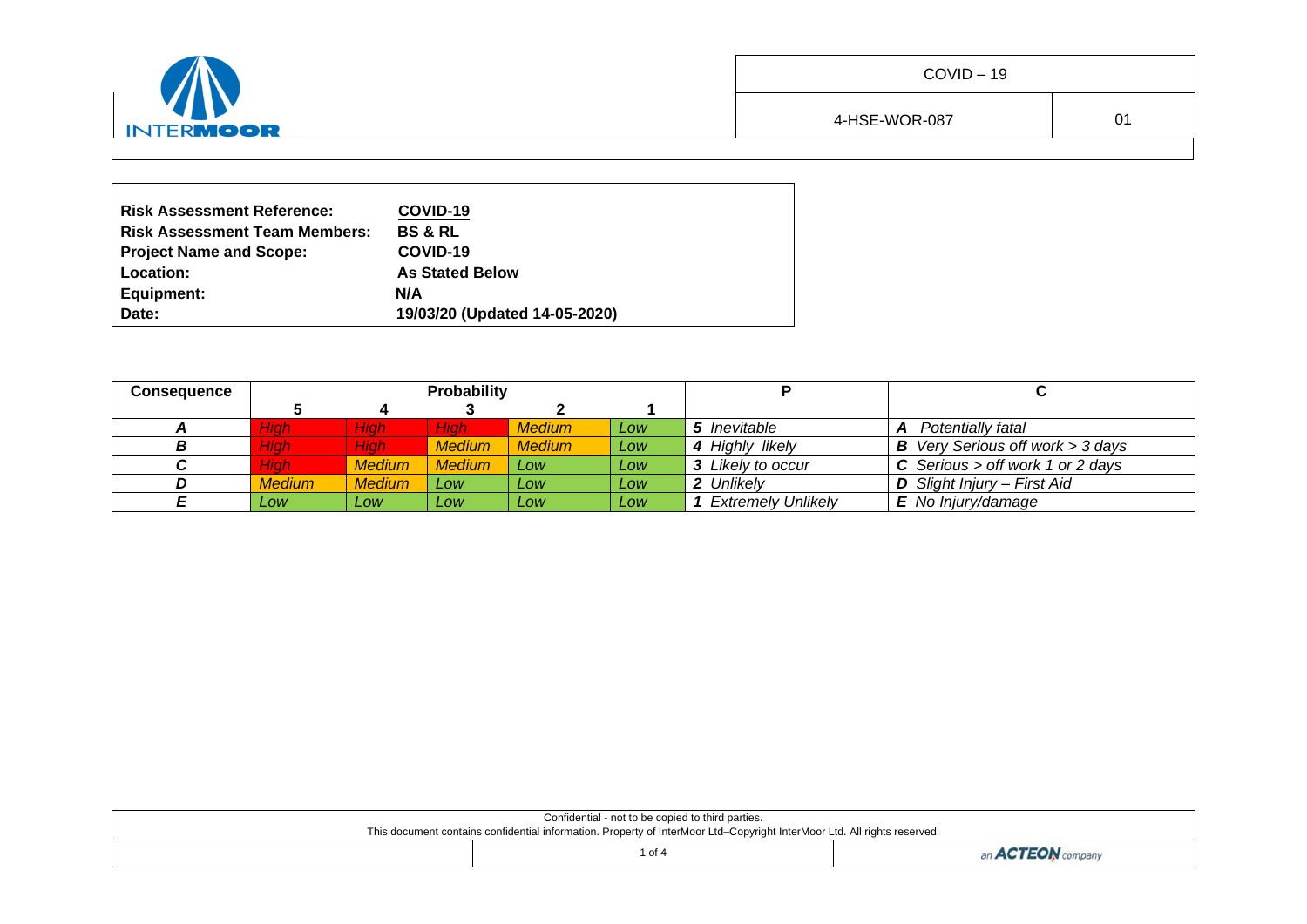

|           |                                                                                      |                                           |                                               |                | <b>Pre-Level Risk</b><br>Level |                                                   |                                                                                                                                                                                                                                                                                                                                                                                                    |                | <b>Residual Risk</b><br>(Controls in place) |                                        |                            |                              |
|-----------|--------------------------------------------------------------------------------------|-------------------------------------------|-----------------------------------------------|----------------|--------------------------------|---------------------------------------------------|----------------------------------------------------------------------------------------------------------------------------------------------------------------------------------------------------------------------------------------------------------------------------------------------------------------------------------------------------------------------------------------------------|----------------|---------------------------------------------|----------------------------------------|----------------------------|------------------------------|
| <b>NO</b> | <b>Activity</b><br><b>Description</b>                                                | <b>Hazards</b><br><b>Identified</b>       | <b>Hazards</b><br><b>Effect</b><br>(Who, How) | Prob           | Con                            | <b>Initial</b><br><b>Risk</b><br>(H, M, L)        | <b>Control Measures</b>                                                                                                                                                                                                                                                                                                                                                                            | Prob           | Con                                         | <b>Res</b><br><b>Risk</b><br>(H, M, L) | <b>Action</b><br><b>By</b> | <b>Action</b><br><b>Date</b> |
| 1.0       | <b>Working at</b><br><b>Tern Place</b><br><b>House - On</b><br><b>Lockdown until</b> | Working at Close<br>Proximity (180 staff) | Catching the<br>Virus & Passing<br>it on      | 4              | A                              |                                                   | 1. All Staff assessed against<br>Acteon guidelines (A,B,C)<br>2. All at Risk Staff sent<br>home to work with<br>immediate effect and/or<br>placed on stand-by.<br>3. All TPH staff bar 5 are<br>working from home.<br>4. Staff have to phone<br>ahead before being allowed<br>in the building.<br>5. Daily updates &<br>Communication to all Staff                                                 | $\overline{2}$ | B                                           |                                        |                            |                              |
|           | <b>further notice</b>                                                                | <b>Multiple Visitors</b>                  | Catching the<br>Virus & Passing<br>it on      | 4              | A                              |                                                   | 1. No Visitors Policy in place<br>2. 3 <sup>rd</sup> party guidance<br>document created and<br>health declaration now in<br>effect.                                                                                                                                                                                                                                                                | $\overline{2}$ | B                                           |                                        |                            |                              |
|           |                                                                                      | Delivery Vans & Post                      | Catching the<br>Virus & Passing<br>it on      | $\overline{4}$ | Α                              |                                                   | 1. Not allowed past<br>Reception                                                                                                                                                                                                                                                                                                                                                                   | $\overline{2}$ | B                                           |                                        |                            |                              |
| 2.0       | Yard & Base<br><b>Working</b>                                                        | Working at Close<br>Proximity             | Catching the<br>Virus & Passing<br>it on      | $\overline{4}$ | A                              |                                                   | 1. Social separation in place<br>2. Limiting Access to Bases<br>3. Minimum Staff movement<br>between Locations<br>4. High Risk Staff put on<br>Standby and Mob/Demob<br>Tasks (Rotate as Required)<br>5. Snoods (Virustatic shield)<br>issued.<br>6. Survey base have single<br>allocated cabins to ensure<br>isolated working.<br>7. Signage to remind all<br>staff and visitors now in<br>place. | $\overline{2}$ | B                                           |                                        |                            |                              |
|           |                                                                                      |                                           |                                               |                |                                | Confidential - not to be copied to third parties. | This document contains confidential information. Property of InterMoor Ltd-Copyright InterMoor Ltd. All rights reserved.                                                                                                                                                                                                                                                                           |                |                                             |                                        |                            |                              |
|           |                                                                                      |                                           |                                               |                |                                | 2 of 4                                            |                                                                                                                                                                                                                                                                                                                                                                                                    |                |                                             | an <b>ACTEON</b> company               |                            |                              |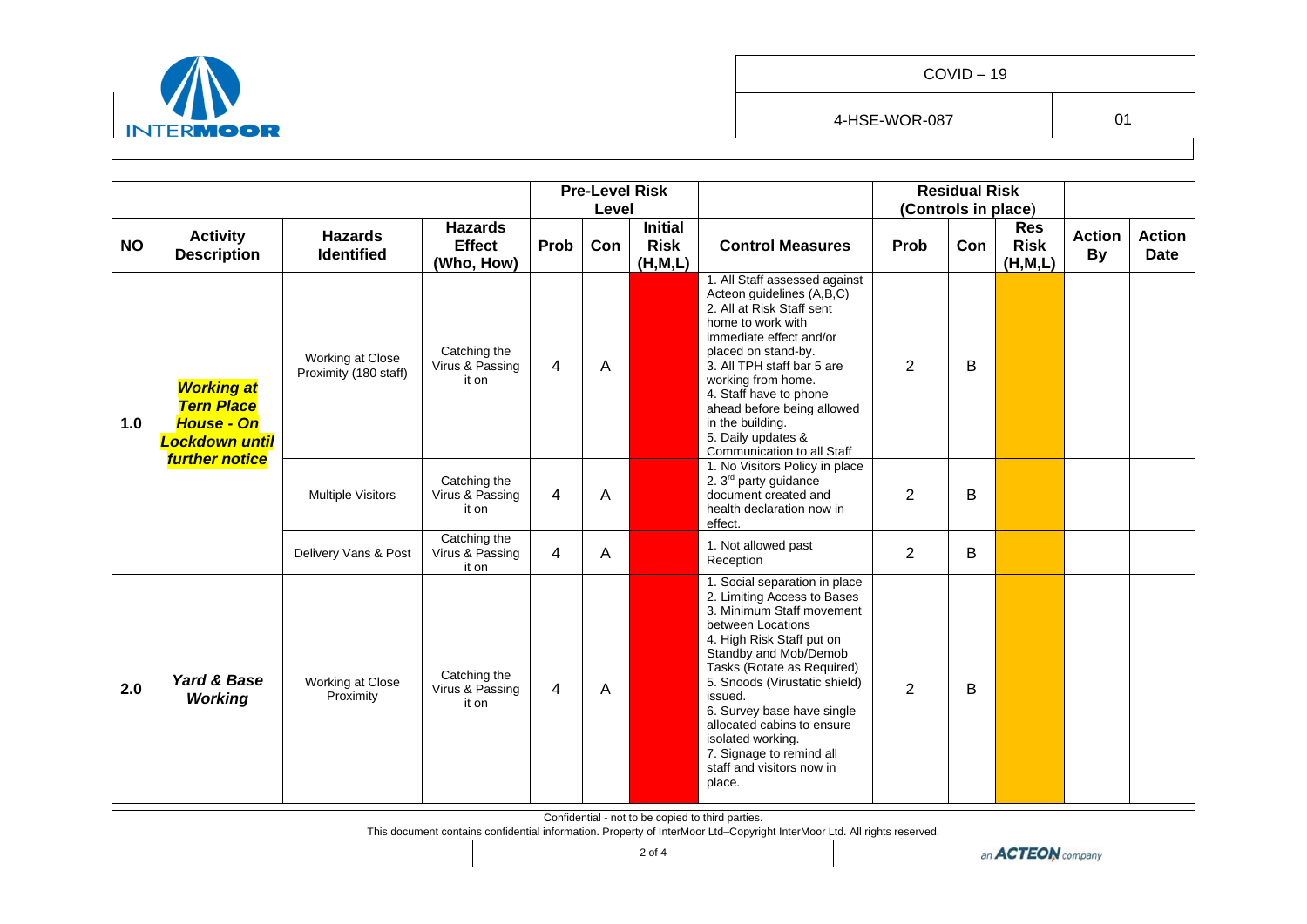

|     |                                                            | Truck & Delivery<br><b>Drivers</b>        | Catching the<br>Virus & Passing<br>it on | 4 | A | 1. Wash hands before using<br>the facility.<br>2. Restrict to Toilets only<br>3. No entry to offices or<br>Rest Room<br>4. Snoods (Virustatic shield)<br>issued.                                                                                                                         | $\overline{2}$ | B |  |  |
|-----|------------------------------------------------------------|-------------------------------------------|------------------------------------------|---|---|------------------------------------------------------------------------------------------------------------------------------------------------------------------------------------------------------------------------------------------------------------------------------------------|----------------|---|--|--|
|     |                                                            | Enclosed space such<br>as Rest Rooms      | Catching the<br>Virus & Passing<br>it on | 4 | A | 1. Restrict numbers in the<br>rest room to ensure 1m gap<br>(minimum).<br>2. Wash Hands on entry &<br>exit.<br>3. Hand Gel available                                                                                                                                                     | $\overline{2}$ | B |  |  |
| 3.0 | <b>Working in</b><br><b>Reception -</b><br><b>Security</b> | Delivery Vans & Post                      | Catching the<br>Virus & Passing<br>it on | 4 | A | 1. All deliveries dropped just<br>inside the door (small table).<br>2. Maintenance stopped and<br>controlled (essential only).<br>3. All personal delivery such<br>as amazon have ceased to<br>office and delivered to<br>employees address instead.<br>4. Screens are being<br>sourced. | $\overline{2}$ | B |  |  |
|     |                                                            | Staff covering breaks                     | Catching the<br>Virus & Passing<br>it on | 4 | A | 1. Restricted to two<br>members of staff.<br>2. Wipe down area on every<br>change.                                                                                                                                                                                                       | $\overline{2}$ | B |  |  |
| 4.0 | <b>Working at</b>                                          | No DSE aspects                            | <b>Strains &amp; Stress</b>              | 4 | B | 1. DSE guide sent to all staff<br>working from home.<br>2. SMT accept extended<br>timings and extractions.<br>3. Staff to follow guidelines                                                                                                                                              | $\overline{2}$ | C |  |  |
|     | Home                                                       | Virus Carried by<br><b>Family Members</b> | Catching the<br>Virus & Passing<br>it on | 4 | A | Nothing InterMoor can do to<br>Mitigate this when following<br>Government Advice.                                                                                                                                                                                                        | 4              | Α |  |  |

| Confidential - not to be copied to third parties.                                                                        |        |                          |  |  |  |  |  |  |
|--------------------------------------------------------------------------------------------------------------------------|--------|--------------------------|--|--|--|--|--|--|
| This document contains confidential information. Property of InterMoor Ltd-Copyright InterMoor Ltd. All rights reserved. |        |                          |  |  |  |  |  |  |
|                                                                                                                          | 3 of 4 | an <b>ACTEON</b> company |  |  |  |  |  |  |